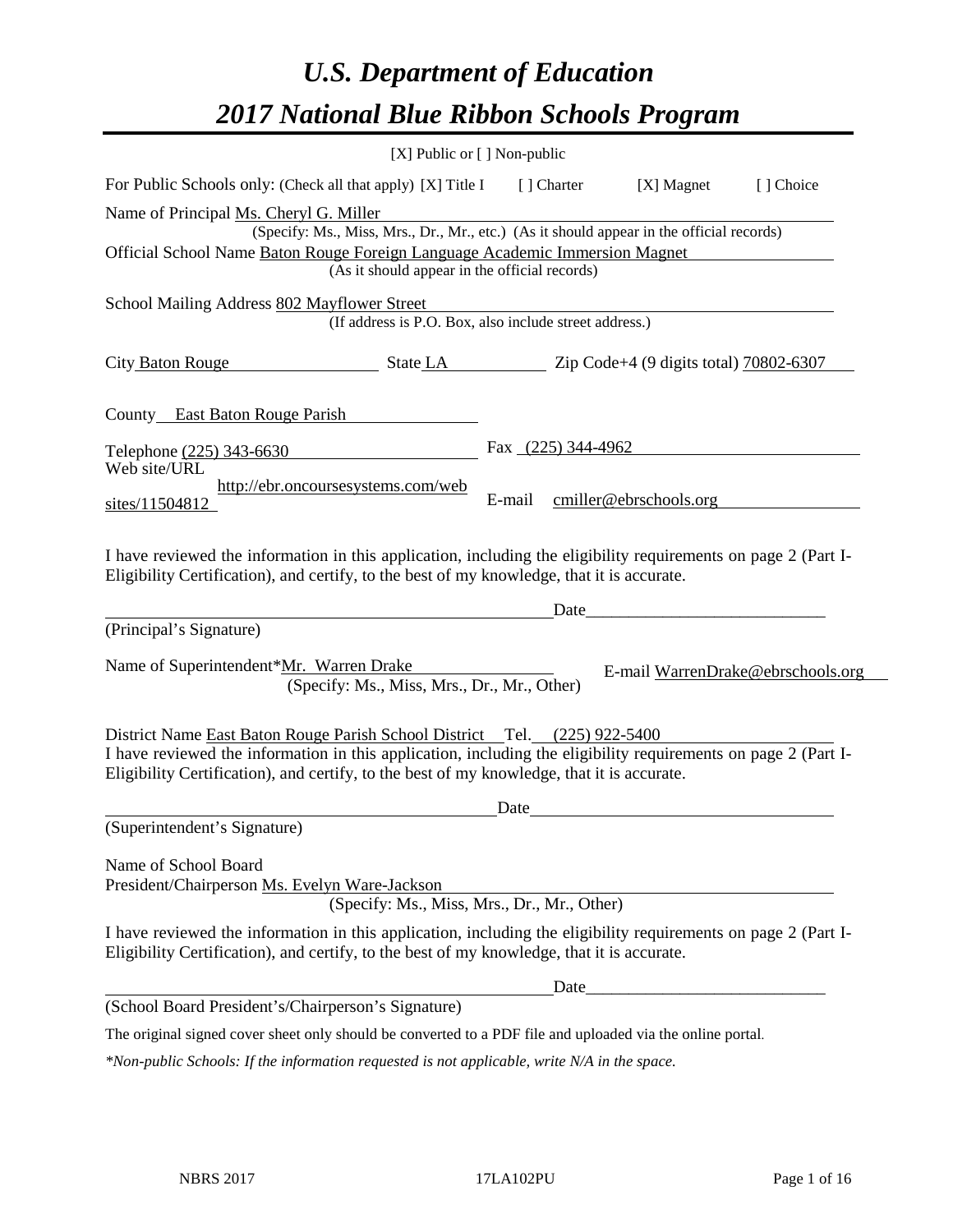The signatures on the first page of this application (cover page) certify that each of the statements below, concerning the school's eligibility and compliance with U.S. Department of Education and National Blue Ribbon Schools requirements, are true and correct.

- 1. The school configuration includes one or more of grades K-12. (Schools on the same campus with one principal, even a K-12 school, must apply as an entire school.)
- 2. All nominated public schools must meet the state's performance targets in reading (or English language arts) and mathematics and other academic indicators (i.e., attendance rate and graduation rate), for the all students group and all subgroups, including having participation rates of at least 95 percent using the most recent accountability results available for nomination.
- 3. To meet final eligibility, all nominated public schools must be certified by states prior to September 2017 in order to meet all eligibility requirements. Any status appeals must be resolved at least two weeks before the awards ceremony for the school to receive the award.
- 4. If the school includes grades 7 or higher, the school must have foreign language as a part of its curriculum.
- 5. The school has been in existence for five full years, that is, from at least September 2011 and each tested grade must have been part of the school for the past three years.
- 6. The nominated school has not received the National Blue Ribbon Schools award in the past five years: 2012, 2013, 2014, 2015, or 2016.
- 7. The nominated school has no history of testing irregularities, nor have charges of irregularities been brought against the school at the time of nomination. The U.S. Department of Education reserves the right to disqualify a school's application and/or rescind a school's award if irregularities are later discovered and proven by the state.
- 8. The nominated school has not been identified by the state as "persistently dangerous" within the last two years.
- 9. The nominated school or district is not refusing Office of Civil Rights (OCR) access to information necessary to investigate a civil rights complaint or to conduct a district-wide compliance review.
- 10. The OCR has not issued a violation letter of findings to the school district concluding that the nominated school or the district as a whole has violated one or more of the civil rights statutes. A violation letter of findings will not be considered outstanding if OCR has accepted a corrective action plan from the district to remedy the violation.
- 11. The U.S. Department of Justice does not have a pending suit alleging that the nominated school or the school district as a whole has violated one or more of the civil rights statutes or the Constitution's equal protection clause.
- 12. There are no findings of violations of the Individuals with Disabilities Education Act in a U.S. Department of Education monitoring report that apply to the school or school district in question; or if there are such findings, the state or district has corrected, or agreed to correct, the findings.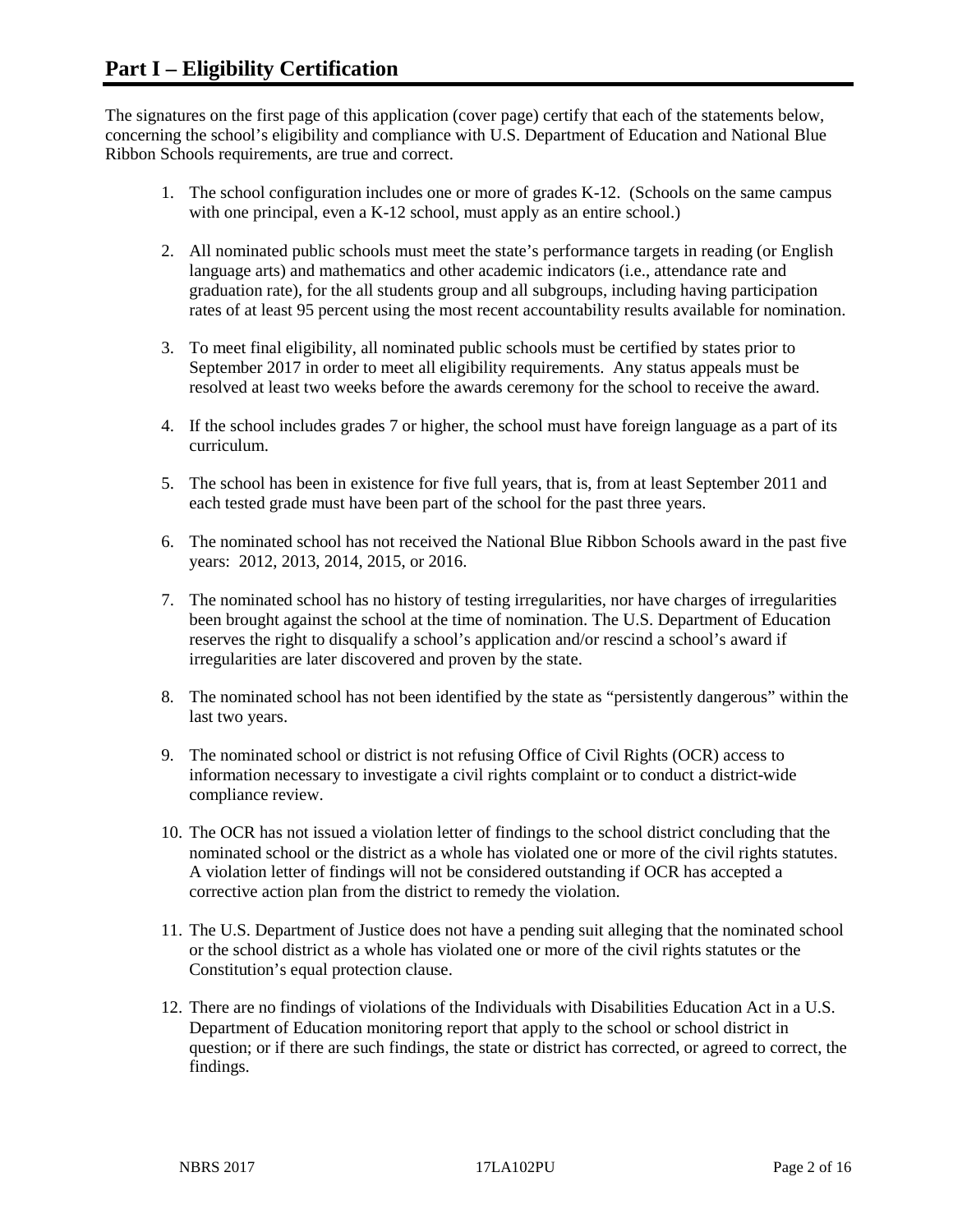# **PART II - DEMOGRAPHIC DATA**

#### **Data should be provided for the most recent school year (2016-2017) unless otherwise stated.**

#### **DISTRICT**

1. Number of schools in the district  $\frac{49}{9}$  Elementary schools (includes K-8) (per district designation): 14 Middle/Junior high schools 14 High schools 0 K-12 schools

77 TOTAL

**SCHOOL** (To be completed by all schools)

2. Category that best describes the area where the school is located:

[X] Urban or large central city [ ] Suburban with characteristics typical of an urban area

- [ ] Suburban
- [ ] Small city or town in a rural area
- [ ] Rural
- 3. Number of students as of October 1, 2016 enrolled at each grade level or its equivalent in applying school:

| Grade                           | # of         | # of Females | <b>Grade Total</b> |
|---------------------------------|--------------|--------------|--------------------|
|                                 | <b>Males</b> |              |                    |
| <b>PreK</b>                     | 37           | 22           | 59                 |
| $\mathbf K$                     | 34           | 47           | 81                 |
| $\mathbf{1}$                    | 38           | 43           | 81                 |
| $\overline{2}$                  | 35           | 36           | 71                 |
| 3                               | 26           | 34           | 60                 |
| 4                               | 31           | 26           | 57                 |
| 5                               | 24           | 26           | 50                 |
| 6                               | $\theta$     | $\theta$     | 0                  |
| 7                               | 0            | 0            | 0                  |
| 8                               | $\theta$     | $\theta$     | 0                  |
| 9                               | 0            | 0            | 0                  |
| 10                              | 0            | 0            | 0                  |
| 11                              | 0            | 0            | 0                  |
| 12 or higher                    | 0            | 0            | 0                  |
| <b>Total</b><br><b>Students</b> | 225          | 234          | 459                |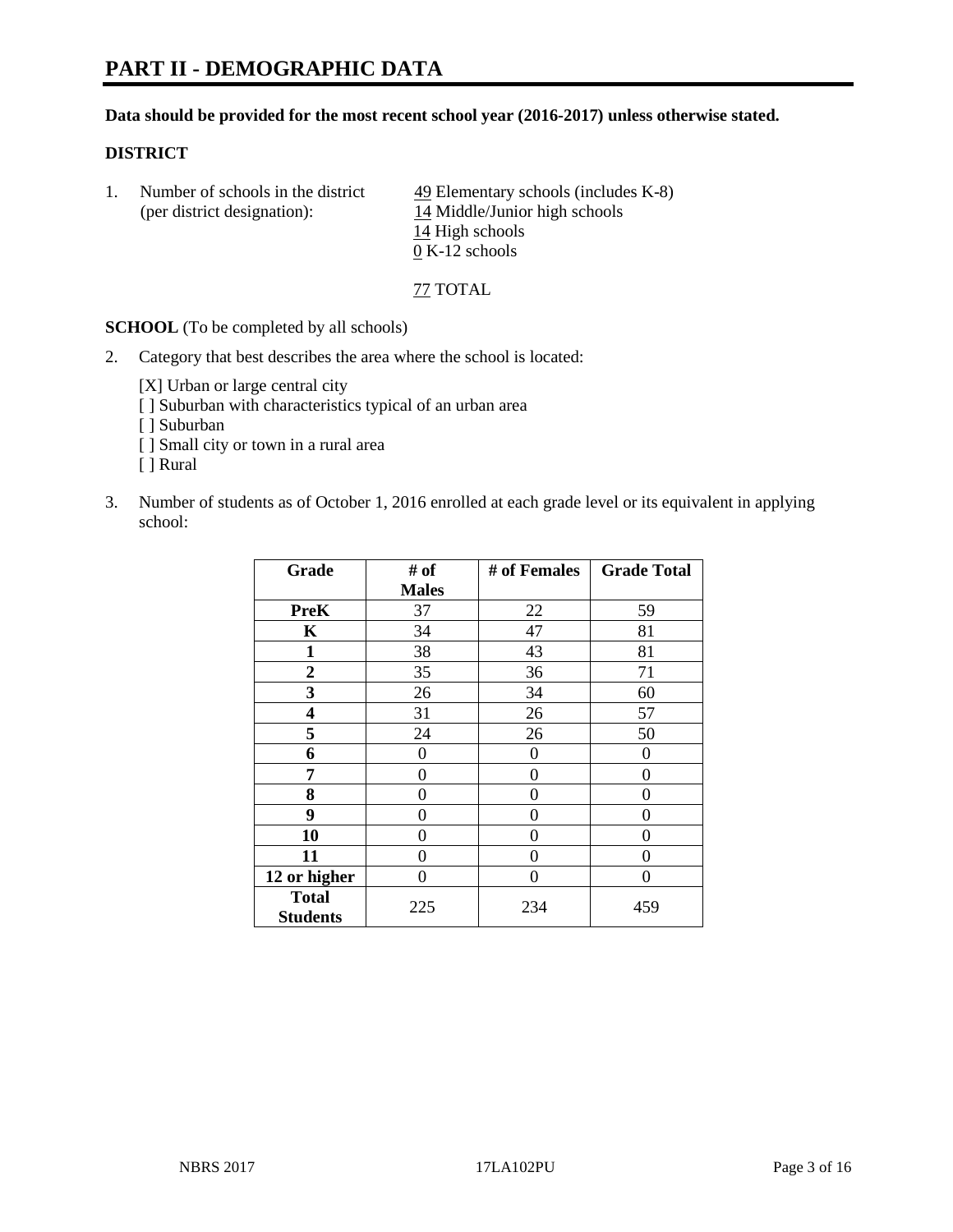the school: 3 % Asian

4. Racial/ethnic composition of  $\qquad 0 \%$  American Indian or Alaska Native 68 % Black or African American 6 % Hispanic or Latino 0 % Native Hawaiian or Other Pacific Islander 22 % White 0 % Two or more races **100 % Total**

(Only these seven standard categories should be used to report the racial/ethnic composition of your school. The Final Guidance on Maintaining, Collecting, and Reporting Racial and Ethnic Data to the U.S. Department of Education published in the October 19, 2007 *Federal Register* provides definitions for each of the seven categories.)

5. Student turnover, or mobility rate, during the 2015 – 2016 school year: 4%

This rate should be calculated using the grid below. The answer to (6) is the mobility rate.

| <b>Steps For Determining Mobility Rate</b>         | Answer |  |
|----------------------------------------------------|--------|--|
| (1) Number of students who transferred to          |        |  |
| the school after October 1, 2015 until the         | 4      |  |
| end of the 2015-2016 school year                   |        |  |
| (2) Number of students who transferred             |        |  |
| <i>from</i> the school after October 1, 2015 until | 8      |  |
| the end of the 2015-2016 school year               |        |  |
| (3) Total of all transferred students [sum of      | 12     |  |
| rows $(1)$ and $(2)$ ]                             |        |  |
| (4) Total number of students in the school as      | 277    |  |
| of October 1, 2015                                 |        |  |
| (5) Total transferred students in row (3)          | 0.043  |  |
| divided by total students in row (4)               |        |  |
| $(6)$ Amount in row $(5)$ multiplied by 100        |        |  |

6. English Language Learners (ELL) in the school:  $1\%$ 

3 Total number ELL

Specify each non-English language represented in the school (separate languages by commas):

- 7. Students eligible for free/reduced-priced meals: 52 % Total number students who qualify: 145
- 8. Students receiving special education services: 4 %

17 Total number of students served

Indicate below the number of students with disabilities according to conditions designated in the Individuals with Disabilities Education Act. Do not add additional conditions. It is possible that students may be classified in more than one condition.

| 0 Autism                              | $\underline{0}$ Orthopedic Impairment   |
|---------------------------------------|-----------------------------------------|
| 0 Deafness                            | <b>0</b> Other Health Impaired          |
| 0 Deaf-Blindness                      | 0 Specific Learning Disability          |
| 0 Emotional Disturbance               | 17 Speech or Language Impairment        |
| $\underline{0}$ Hearing Impairment    | 0 Traumatic Brain Injury                |
| 0 Mental Retardation                  | 0 Visual Impairment Including Blindness |
| $\underline{0}$ Multiple Disabilities | <b>0</b> Developmentally Delayed        |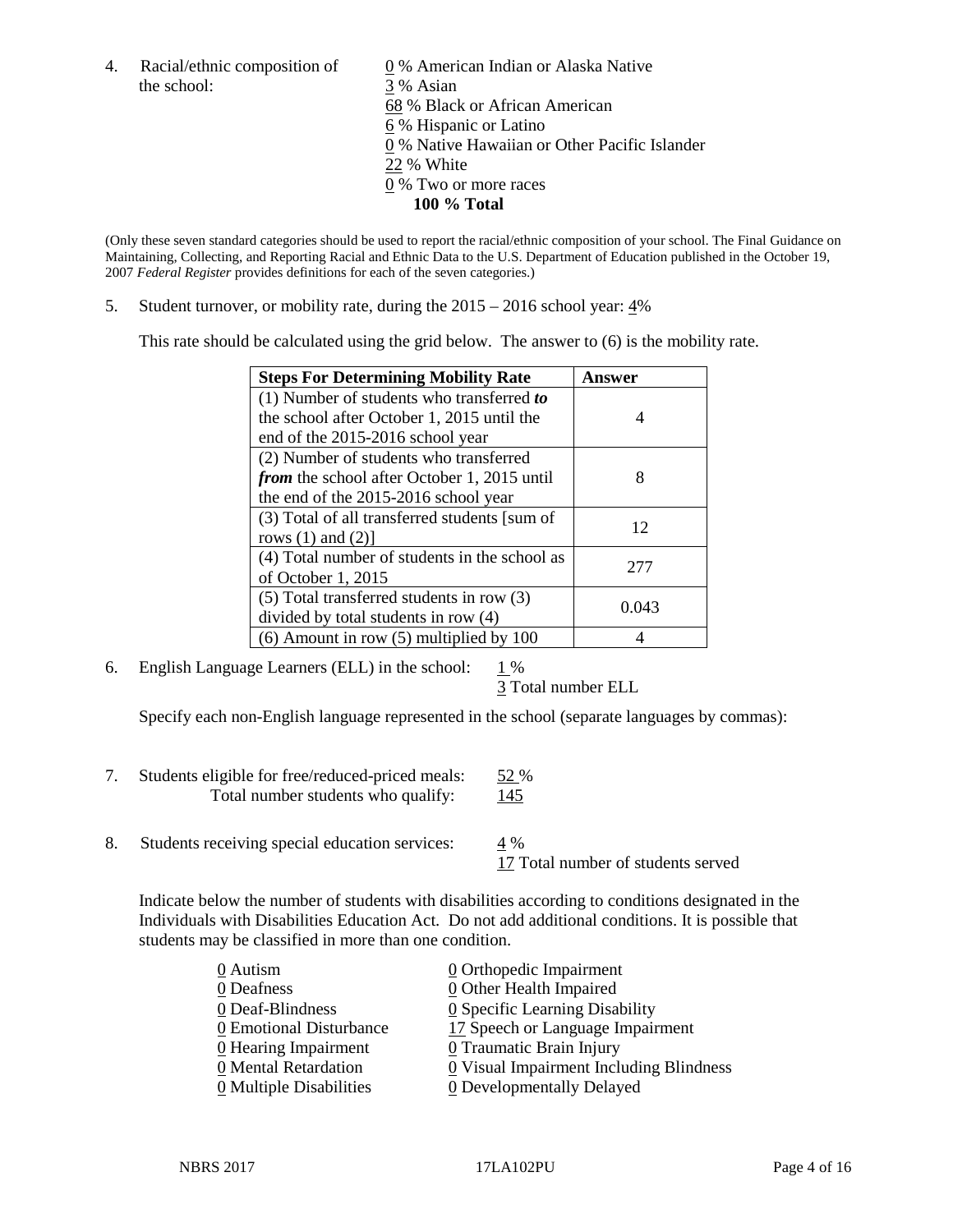- 9. Number of years the principal has been in her/his position at this school: 20
- 10. Use Full-Time Equivalents (FTEs), rounded to nearest whole numeral, to indicate the number of school staff in each of the categories below:

|                                        | <b>Number of Staff</b> |  |  |
|----------------------------------------|------------------------|--|--|
| Administrators                         |                        |  |  |
| Classroom teachers including those     |                        |  |  |
| teaching high school specialty         | 26                     |  |  |
| subjects                               |                        |  |  |
| Resource teachers/specialists/coaches  |                        |  |  |
| e.g., reading, math, science, special  | $\overline{c}$         |  |  |
| education, enrichment, technology,     |                        |  |  |
| art, music, physical education, etc.   |                        |  |  |
| Paraprofessionals under the            |                        |  |  |
| supervision of a licensed professional | $\Omega$               |  |  |
| supporting single, group, or classroom |                        |  |  |
| students.                              |                        |  |  |
| Student support personnel              |                        |  |  |
| e.g., guidance counselors, behavior    |                        |  |  |
| interventionists, mental/physical      |                        |  |  |
| health service providers,              |                        |  |  |
| psychologists, family engagement       |                        |  |  |
| liaisons, career/college attainment    |                        |  |  |
| coaches, etc.                          |                        |  |  |

- 11. Average student-classroom teacher ratio, that is, the number of students in the school divided by the FTE of classroom teachers, e.g.,  $22:1$  18:1
- 12. Show daily student attendance rates. Only high schools need to supply yearly graduation rates.

| <b>Required Information</b> | 2015-2016 | 2014-2015 | 2013-2014 | 2012-2013 |     |
|-----------------------------|-----------|-----------|-----------|-----------|-----|
| Daily student attendance    | 99%       | 99%       | 98%       | 98%       | 98% |
| High school graduation rate | 0%        | 0%        | 0%        | 9%        | 0%  |

#### 13. **For high schools only, that is, schools ending in grade 12 or higher.**

Show percentages to indicate the post-secondary status of students who graduated in Spring 2016.

| <b>Post-Secondary Status</b>                  |    |
|-----------------------------------------------|----|
| Graduating class size                         |    |
| Enrolled in a 4-year college or university    | 0% |
| Enrolled in a community college               | 0% |
| Enrolled in career/technical training program | 0% |
| Found employment                              | 0% |
| Joined the military or other public service   | 0% |
| Other                                         |    |

14. Indicate whether your school has previously received a National Blue Ribbon Schools award. Yes No X

If yes, select the year in which your school received the award.

15. In a couple of sentences, provide the school's mission or vision statement.

The school mission, "Expanding Minds Through World Languages" endeavors to create citizens who seek excellence via exposure to a bilingual/bi-cultural environment building respect and tolerance.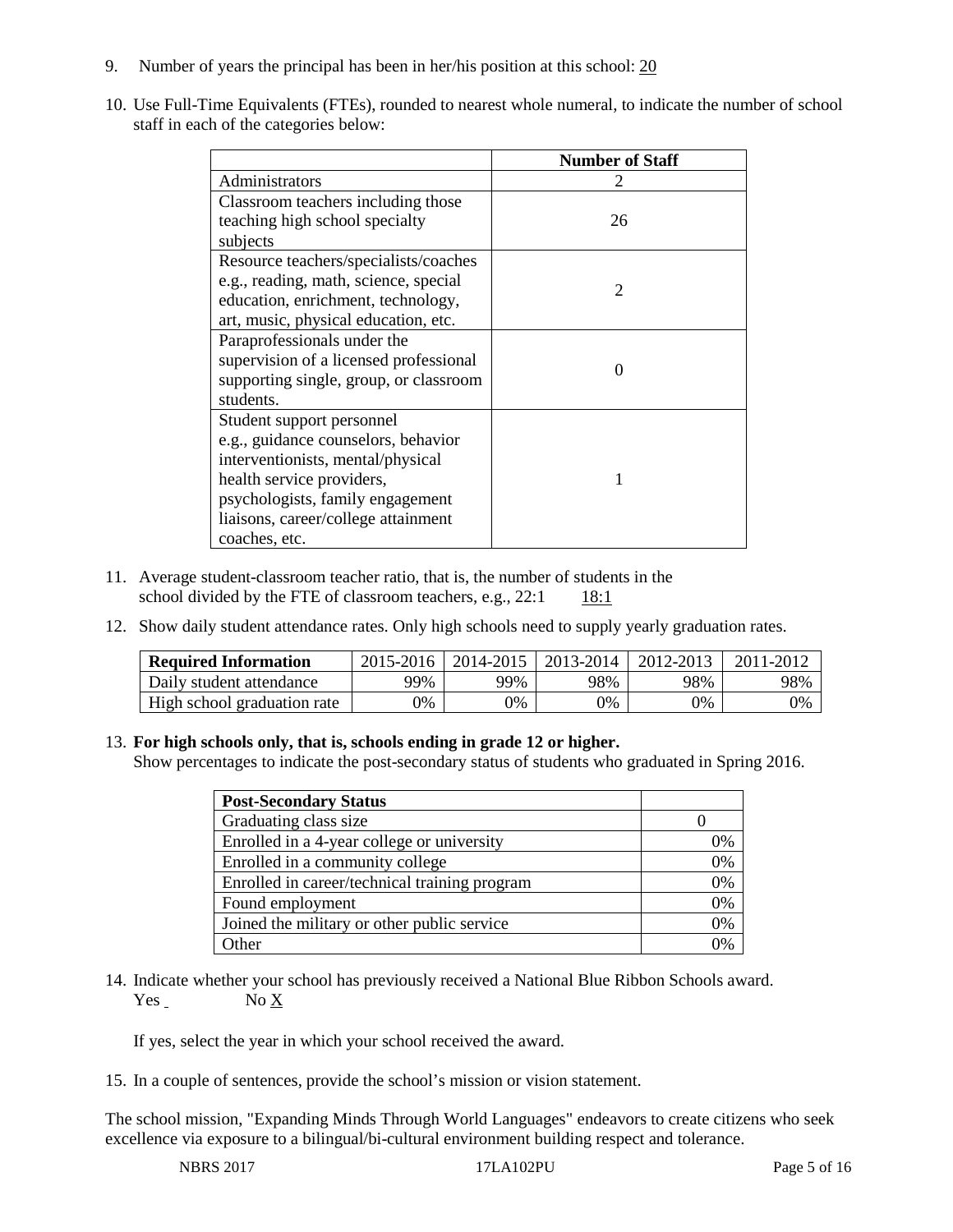16. **For public schools only**, if the school is a magnet, charter, or choice school, explain how students are chosen to attend.

In October the district magnet portal is opened online for parents to apply for any magnet school. Computers are available for parents to use at the school site. Parents must complete the application and then turn in the school documentation verifying that application has been made. From that point on, the district magnet office controls the process. Through the lottery process students names are picked for eligibility to be tested for the program. Names are submitted to the school and an appointment is scheduled for students to be tested. Since most of our applicants are for Kindergarten, we test developmental readiness for entering Kindergarten. We do not require any prior knowledge in the immersion language for students beginning the program in Kindergarten that will be taught in another language. Students who apply for other grades must be tested in their chosen language to make certain that their level of fluency is adequate for the grade level they are entering, as well as academically ready for that grade.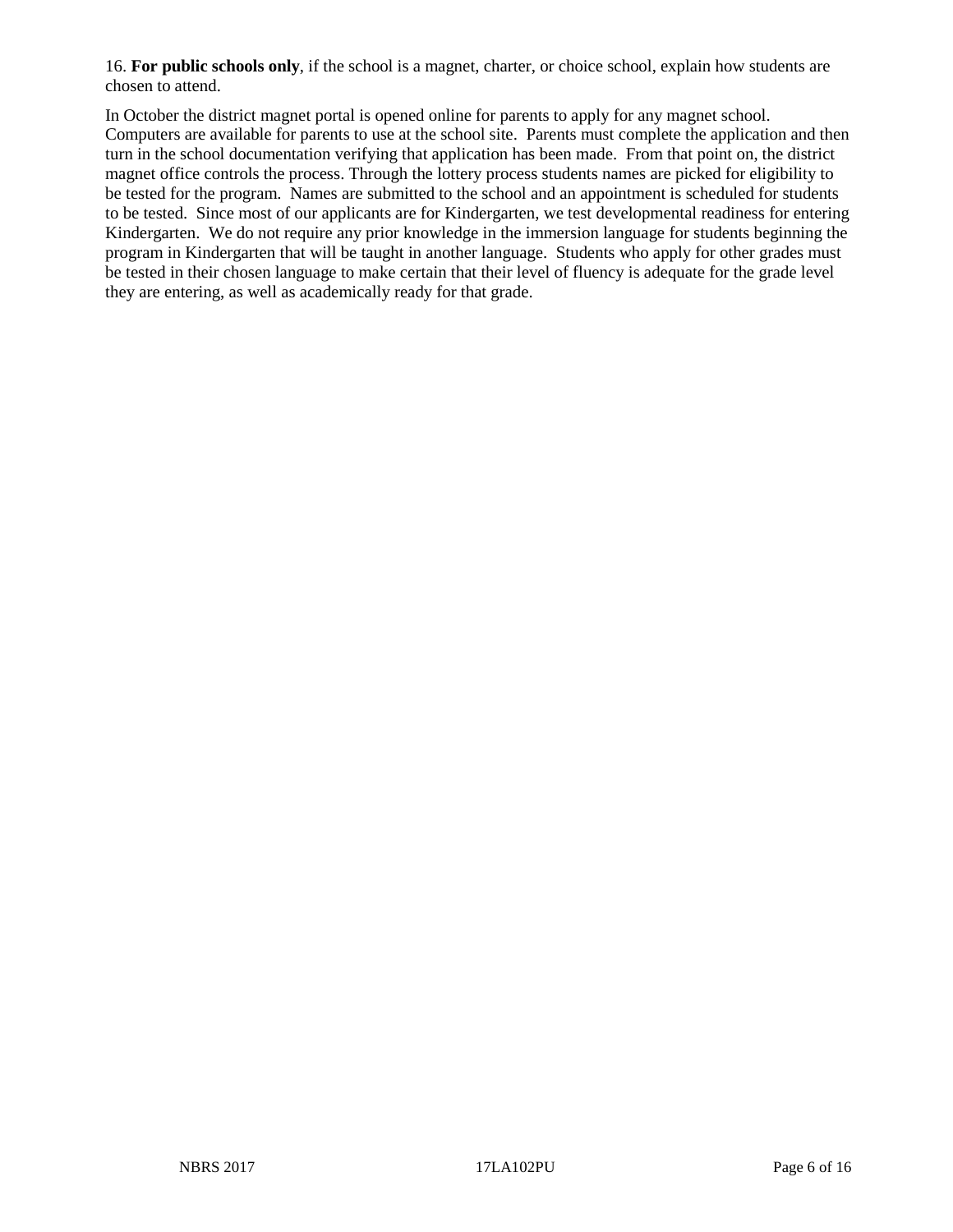# **PART III – SUMMARY**

Baton Rouge Foreign Language Academic Immersion Magnet (FLAIM) celebrates diversity with appreciation for the faculty/students from many different cultures. FLAIM serves families from every district of the East Baton Rouge Public School System. Students from low and high socio-economic groups merge, forming bonds of friendship that last a lifetime. Likewise, teachers from nine different countries form a cooperative team to meet the needs of every child. FLAIM is a family that teaches respect for self and others through the pursuit of excellence. Each year, new teachers and students are welcomed before school begins. Parents and families are able to visit the school and are introduced to the teachers. New teachers are supported by current teachers, administrators, and the district's world language coordinator. Assistance is given with setting up basics like housing, transportation, and preparing the classroom, as well as with more complex things like getting involved with local culture. FLAIM families show new teachers around town, invite them to festivals and other outings, and help them connect with other community members. This allows teachers to get to know students personally right from the start. Throughout the year, the school holds wonderful activities to bring the students, families and teachers together. Some of our many events are: Fall Fest carnival to raise funds for the library, an Immersion Excursion which is a fun way to give families and community members a chance to see what it is like to be immersed in language, Back to school night to bring parents and teachers together, Specific grade level meetings to educate parents on how they can best help their students at home, Holiday shows for parents and community, Creole Christmas festival where students perform songs in the immersion languages at Magnolia Mound plantation, a popular tourist attraction, Mardi Gras/Carnival Celebrations, Read across America Day Activities, Field Day, and International Festival Week. FLAIM also hosts performers, artists, and authors from around the world for workshops and showcases for the students. The school has welcomed Chinese acrobats, a Haitian author, French Canadian folk musicians, French storytellers, and Spanish flamenco dancers and their band.

Baton Rouge FLAIM began as South Boulevard Extended Day Elementary. In the 1990's the school housed a Spanish immersion program, however there was a French Immersion program at another elementary school. Neither of them were thriving so the principal of South Boulevard requested that the French immersion program be moved to her campus and the immersion programs therefore more easily marketed to the community. The school name was changed to BR FLAIM in 2006 which lead to increased enrollment in both languages. In 2014, the Mandarin Immersion program opened, along with a second track of Spanish Immersion. Since that time, the program has grown to over 400 students, and the school is opening another track of French Immersion for the upcoming school year. At this time, the school has grown so large that a change of campus is planned for the near future.

FLAIM is a One-Way Immersion design- English speaking students are immersed in a second language through content instruction in French, Spanish or Mandarin for 65-70% of the day. The immersion theme is integrated throughout the school by native speaking teachers teaching math, science and social studies in the immersion language as well as collaboration by ELA and ancillary teachers to support the language program through projects, and language based events. Immersion teachers use materials in the language and project based learning to facilitate language acquisition/oral fluency progression. Teachers each choose a country from around the world to study for the duration of the year and follow the FLAIM International Studies Curriculum to teach students, through project based activities, about the focus country. Student work is displayed during International Festival Week and Programs created by teachers and students are performed for parents, students, and community members to educate them about the countries studied. This is the biggest event of the year, and students enjoy learning from one another and showcasing their own knowledge. The school does not repeat countries within a six year time frame so that as a child matriculates through the program they are introduced to 24+ countries either through personal study or learning from schoolmates.

Teaching the whole child is the basis of the FLAIM's philosophy. Students receive an amazing music program learning to sing in pitch, read music, and play instruments, along with a strings ensemble for 4th and 5th graders. The physical education program is led by a national board certified physical education teacher who has spearheaded great changes to the school culture through dances that teachers, students, and administrators do each day at morning assembly, Go-Noodle "brain breaks" in classrooms, and BREC-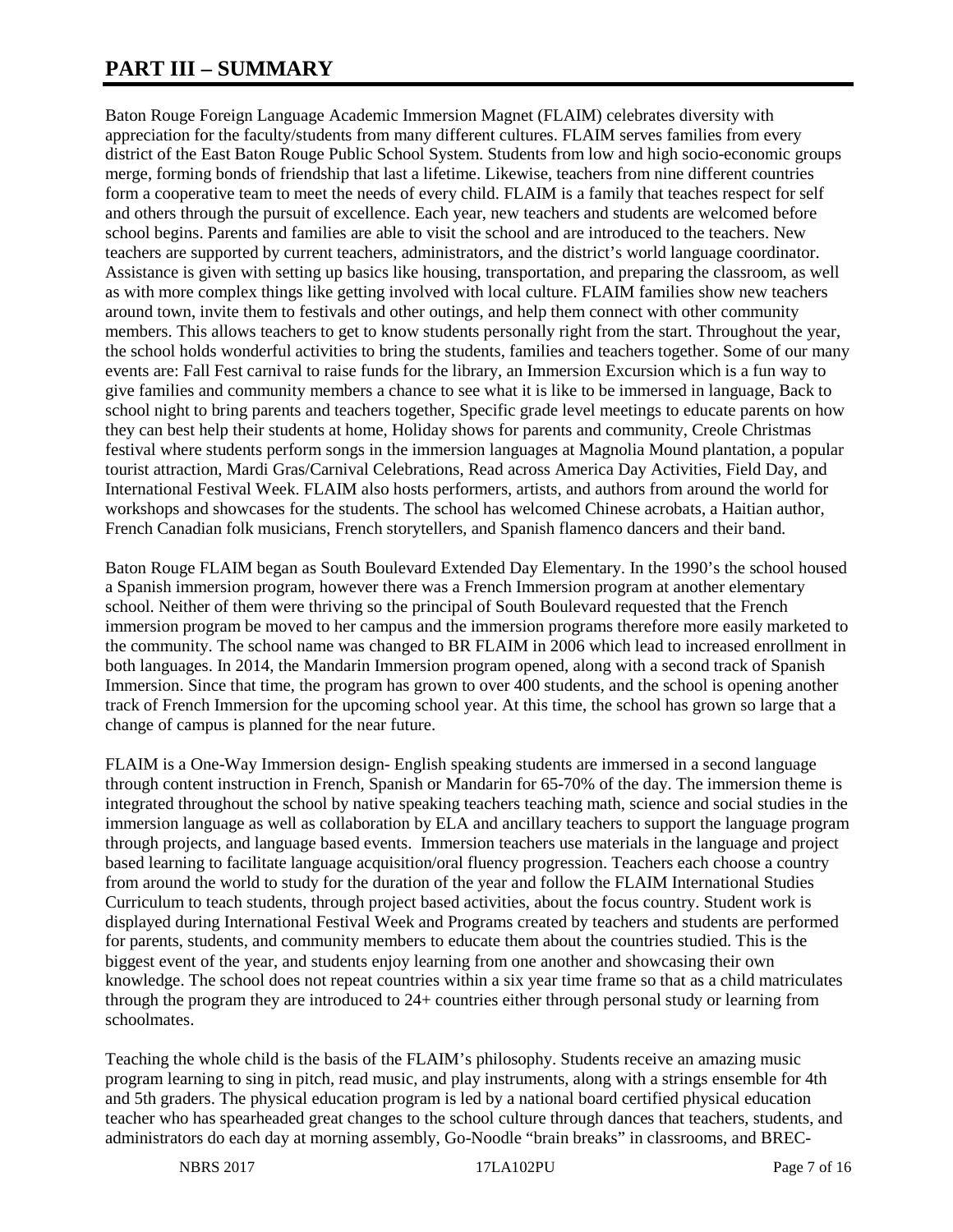Baton Rouge Recreation partnerships that bring structured games and sports to recess. She has built a running culture within the school and FLAIM has the highest number of students participating in the local marathons and fun runs. This culture building is done through classwork in PE and the FLAIM Run Club she sponsors. She has written grants for physical fitness over several years and was awarded the Project Fit America grant. The library department at FLAIM inspires lifelong reading through contests and Accelerated Reader parties for students meeting their reading goals.

FLAIM is a Positive Behavior Support Intervention System, PBIS model school. Students earn "Bear Bucks" for being Respectful, Responsible, Friendly, Active Learners, and redeem these for fun monthly activities. The school has Boy/Girl Scout troupes, and a student council that organize philanthropic student events.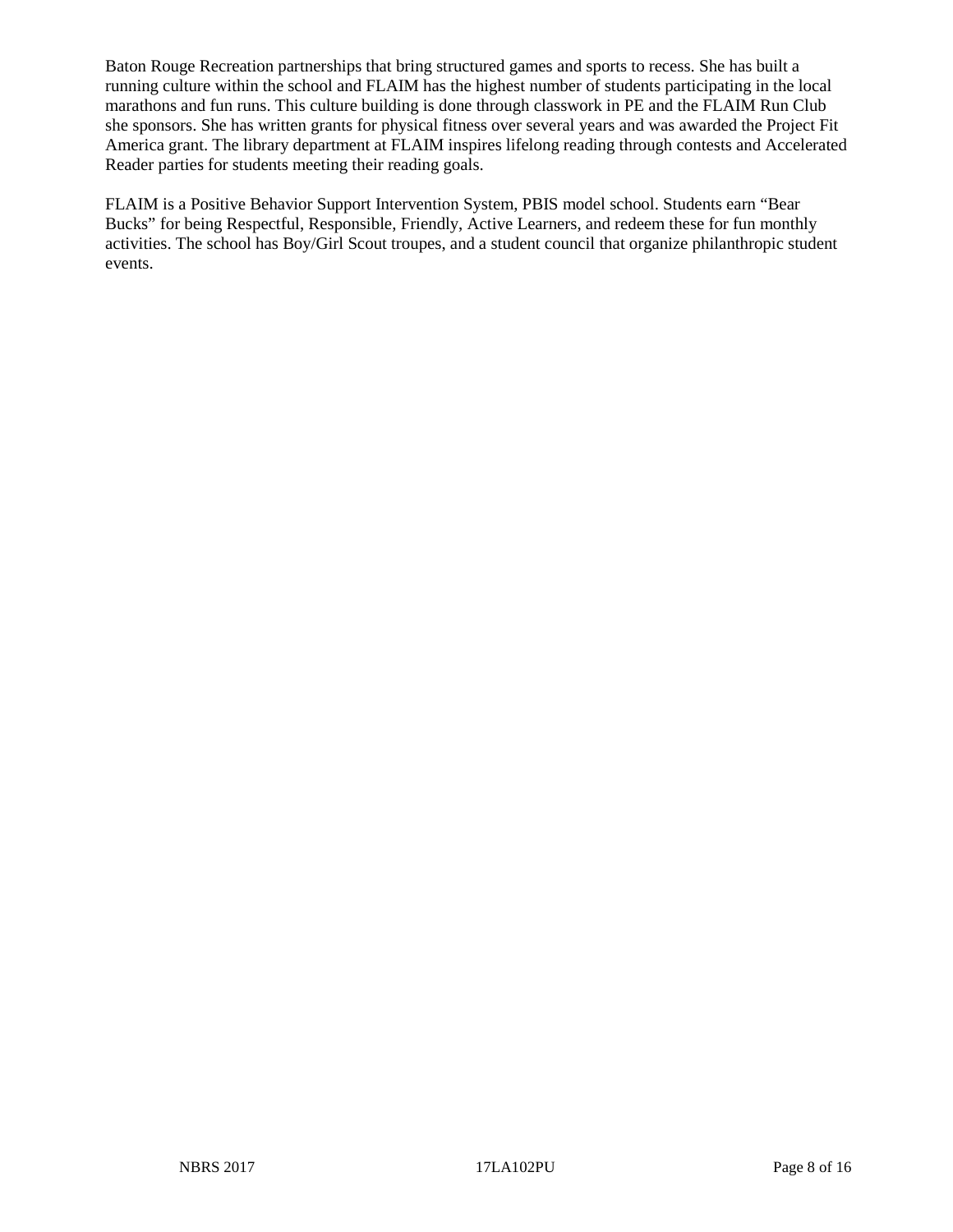# **1. Core Curriculum:**

At the base of all high performing schools is an excellent, well thought out and successfully implemented core curriculum. At FLAIM, highly qualified teachers are guided by the Louisiana Student Standards and Grade Level Expectations to develop lessons that engage students and provide them with an opportunity for success in all areas of the curriculum. Keeping in mind Marzano's Instructional Strategies and Immersion Best Practices, teachers (during weekly Professional Learning Communities) develop lessons which include objectives, learning activities, assessments, differentiation and Response to Intervention (when needed). These meetings provide time for interdisciplinary connections. Teachers also participate in monthly cross grade level/vertical team meetings in order to ensure that instruction is properly paced.

# Reading

Reading/ELA teachers use the Louisiana Student Standards to guide their instruction. Teachers use a variety of best practices to ensure that students are acquiring the foundational reading skills. For example, Think-Alouds provide direct, explicit instruction of the strategies used by good readers and supports students' insights into higher level thinking strategies (decoding words, checking for understanding, summarizing or editing while writing. Close reading helps students develop the ability to determine author's purpose and help them think critically about the details of the text. Teachers also use leveled readers, chapter books and novels to differentiate instruction in their classroom allowing them to teach at the instructional and interest level of the students.

# **Mathematics**

Math teachers are guided by the Louisiana Student Standards. Since BRFLAIM is an immersion school (students are learning math in a second language), explicit instruction is used to teach specific skills in a highly structured environment. Guided by the standards, teachers use the challenging Eureka Math and Singapore Math materials to develop effective meaningful lessons. Manipulatives bridge the concrete concepts to the abstract algorithms for students. They are often used in cooperative groups to encourage working together for a common goal. This also provides opportunities for students to use the immersion language in authentic conversation. Technology is often integrated with the use of Smart Boards which provide a highly engaging, interactive experience. Teachers incorporate information from their focus country into the math class. For example, fifth grade students used population numbers from Cuba to develop timelines and graphs to represent how the population had changed over time. Students in grades three through five also have access to IXL Math, which provides online standards based practice both in the classroom and at home.

#### Science

Science teachers are guided by the State Grade Level Expectations and teach in the second language. The Science text is a resource to develop lessons that begin with explicit instruction and progress into inquiry and research. Teachers at all grade levels have science kits for hands on exploration (from sunshine and shadows in kindergarten to experimenting with electricity in fourth grade). Third through fifth grade students use laptops to research problems and gather data to test hypotheses. Group projects include putting information from research into PowerPoint or other presentation programs for reporting out to the class.

#### Social Studies

Social Studies teachers are guided by the Louisiana Student Standards teach in the second language, as well. In addition to the state curriculum, students also engage in an International Studies curriculum. Each class chooses a focus country to study for the entire year. Project based learning is ongoing throughout the year. As they study geography for example: students will develop projects that are based on the geography, history, economy, etc. of their focus country (ex: maps of the country illustrating landforms, agricultural products, etc.)and then use graphic organizers to compare and contrast these features to the United States. The English Language Arts teachers work in conjunction with the social studies teachers to provide reading assignments to support social studies concepts. Achieve 3000 provides Lexile scaled articles covering a wide range of topics which offer the students additional information at their reading level.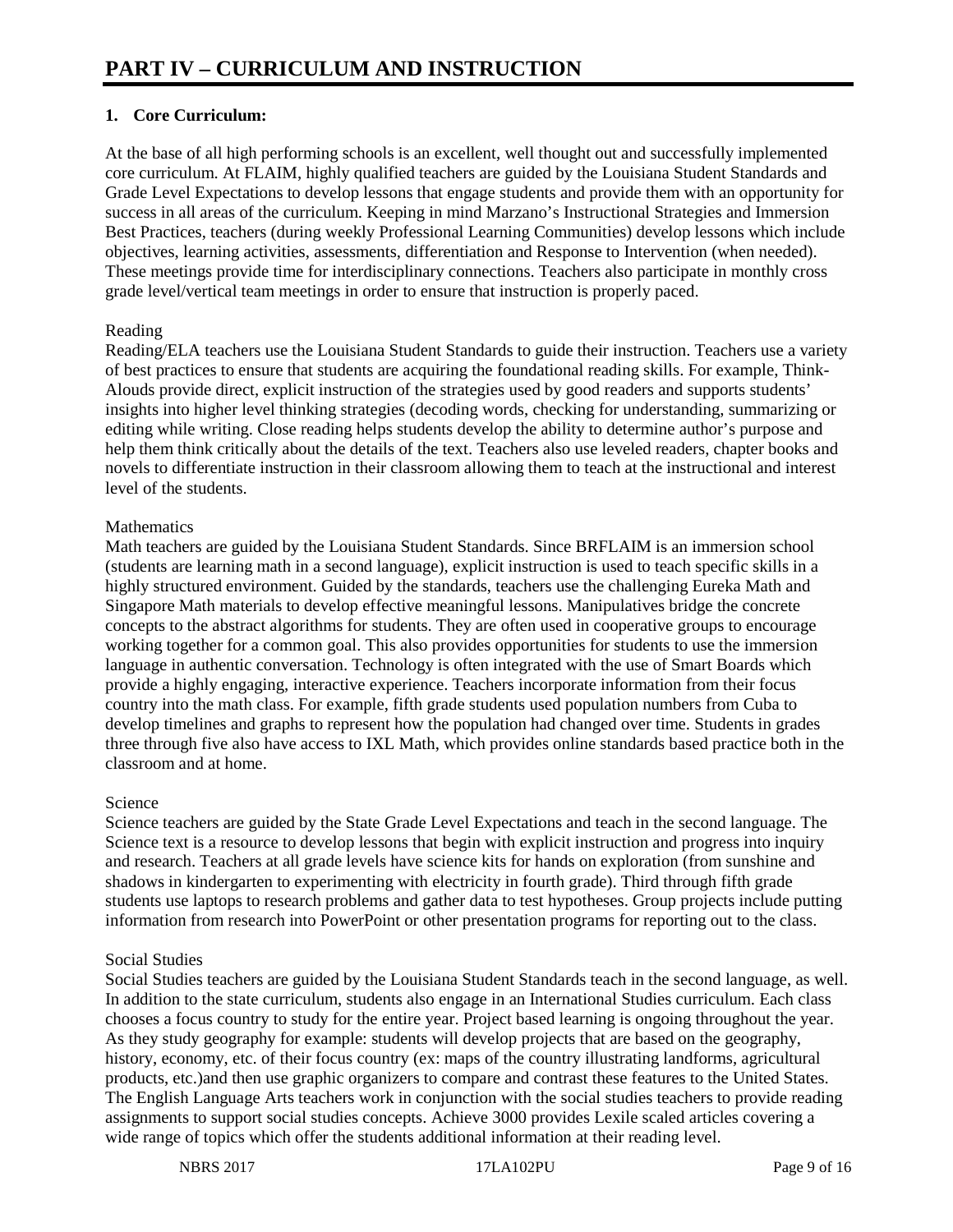# Pre-K

The Pre-K curriculum follows the Early Learning and Development Standards set by the Louisiana Department of Education. Early learning and development are multidimensional. These developmental domains are highly interrelated. Teachers utilize the Splash into Pre-K program, an integrated child-centered curriculum, aligned with the Louisiana State Standards which embeds Science, Social Studies, Math, and Literacy into the daily lessons. This assures a smooth transition from Pre-K to Kindergarten. As a school, it has been found that students who attend Pre-K demonstrate a higher level of readiness for Kindergarten than their non-attending peers. This concurs with the Center for Public Education's finding, "Pre-K has emerged as an important strategy to promote school readiness and close achievement gaps from elementary school and beyond".

# **2. Other Curriculum Areas:**

Foreign Language Immersion is a method of learning a second language in context which is the most natural way. At FLAIM, language is not taught as an ancillary, but is the focus of the academic program. Students learn academic subject material using the second language as the language of instruction. FLAIM students are taught math, science and social studies in either French, Spanish or Mandarin. This promotes faster language acquisition and higher levels of fluency. All students, K-5 are immersed in their language of study. FLAIM offers students an abundance of curricular offerings outside of the core content areas. All students, K-5, participate in the arts based projects though we do not have a specific art teacher. The teachers have participated in the Arts Integration Project (a partnership between the Arts Council of Greater Baton Rouge and the EBR school system) and assimilate art into their everyday instruction. As part of our International studies curriculum, each grade level designs art projects relative to their focus country and these are displayed throughout the year in the classrooms and at the end of the year during the International Festival. Student artwork is a permanent fixture of the program, from the large "Postage Stamp" display on the outer walls (part of a collaboration with a visiting French high school students) to the FLAIM mural (created in conjunction with the Red Stick Project -a non-profit organization that focuses on neighborhood renewal through the arts), student art is everywhere.

Along with the art projects, students are introduced to music and dance from their country of study. Our music teacher is a valuable asset to our program. She teaches the students to sing in pitch, read music, and play various musical instruments. She also assists the teachers by arranging the music selected for the performances so that it is in the correct key for the children and rehearses with the students throughout the year. She organizes music (Christmas carols in French and Spanish) for the students to perform at Creole Christmas, a community event sponsored by BREC (Baton Rouge Recreation Council) and for our annual school Christmas Program that is also open to the community.

FLAIM also offers strings ensemble to students in fourth and fifth grade. Kid's Orchestra is available to all students as an after school enrichment. Students in grades K-5 have music scheduled twice a week.

Physical Education at FLAIM is led by a National Board Certified teacher and avid supporter of physical fitness and healthy eating. She encourages the students to be active learners and can be seen leading by example in every class. Students have physical education at least twice a week in grades K-5. The PE teacher has developed several ways to encourage activity throughout the day. Students start the day with fifteen minutes of walking followed by short dance and aerobic activities for students and teachers prior to announcements. She encourages the teachers to use Go Noodle to give students a quick burst of physical activity set to music which can help them focus throughout the academic day. She sponsors the FLAIM Run Club-an after school running group open to all students to train for local races and fun runs, thus linking our students to the community. Our students are also introduced to Smart Choices (sponsored by a LSU) which addresses nutritional needs and encourages students to make better food selections. An extension of our physical education program is the FLAIM Bike Club, sponsored by the PTO which offers bike safety classes and group rides throughout the year. The PTO built bike racks at the school to encourage those who are in the area to bike to school.

NBRS 2017 17LA102PU Page 10 of 16 The integration of technology in student learning is evident throughout FLAIM. Teachers use the Louisiana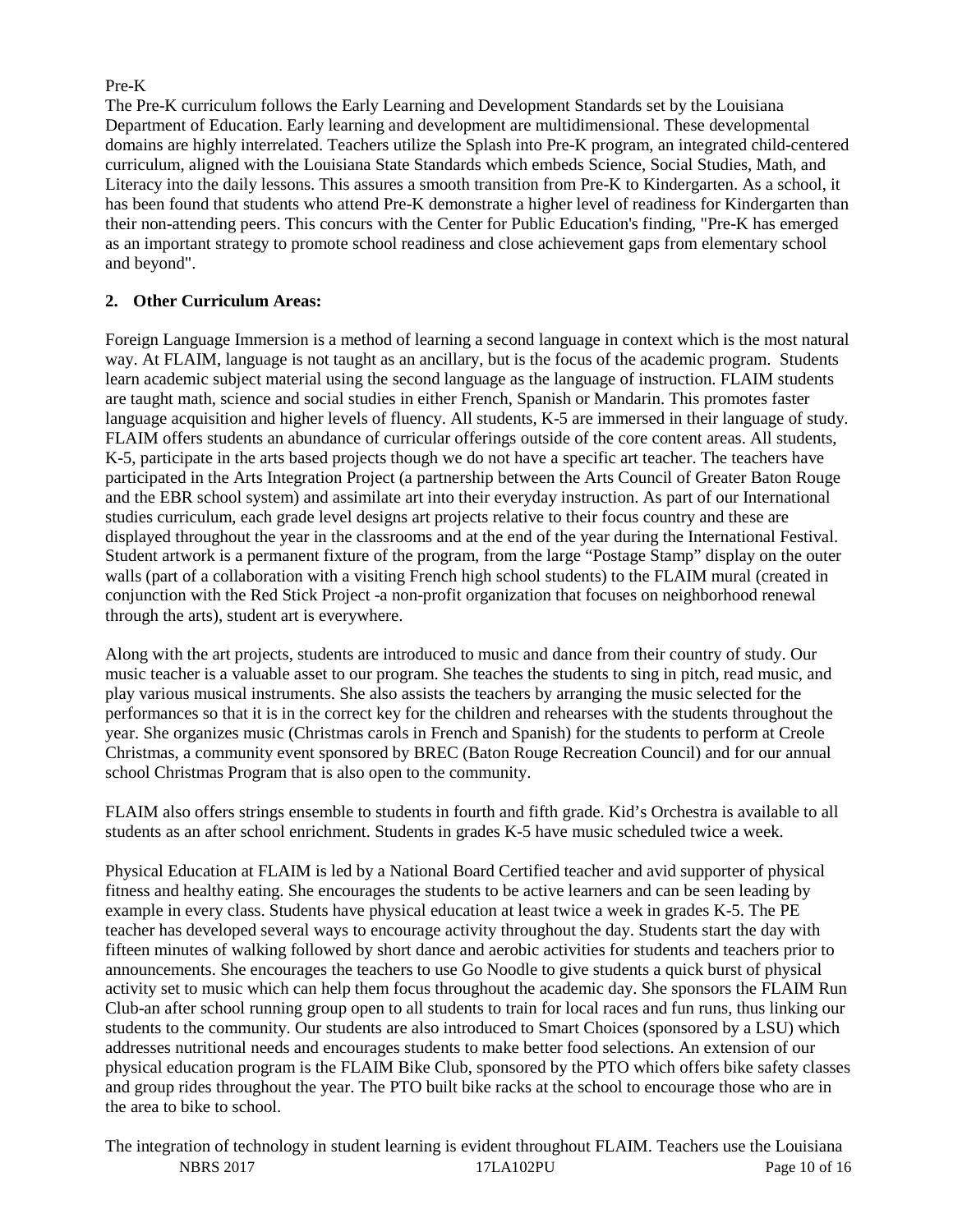Student Digital Literacy Standards to guide their students acquisition of digital literacy skills. Each classroom in has a bank of four to six student computers which are used daily as a center, for independent work, remediation, or enrichment. Students also use the computers for research based projects, both individual and collaborative. The projects may consist of writing papers on assigned topics or presenting projects using PowerPoint or some other presentation method. Each classroom is equipped with a Promethean (or other smart board). These allow for interactive work in the classroom and are powerful tools in promoting second language acquisition within the curriculum. There are also two laptop carts that teachers may reserve for 1:1 use in their classroom. Teachers provide instruction in a variety of programs such as scratch.mit and Code.org, used to teach students the basics of coding, and also Edmodo, Achieve 3000, and IXL for classwork and homework.

# **3. Instructional Methods, Interventions, and Assessments:**

At FLAIM, developing meaningful, engaged learners is the cornerstone on which we base our foundation. Since the four core content areas are taught in a second language, innovation is the key to our success. We use our academic curriculum as a base from which we develop real world opportunities for skill application.

Teachers use various instructional methods to ensure student learning. One of the most unique to the immersion process is TPR (total physical response) in which the teacher uses many different physical actions and repetitions as cues to assist in language acquisition. This is most critical in the early years to make certain that the basic academic vocabulary is in place.

Teachers also use the Gradual Release Model-a best practice instructional model where teachers strategically transfer the responsibility in the learning process from the teacher to the students. It consists of the I DO- where the teacher models the lesson objective in a focus lesson, WE DO- guided instruction with both input from the teacher and the students, YOU DO TOGETHER: Collaborative learning in small groups or partners and YOU DO ALONE- independent practice. This allows the teacher to check for understanding as she walks about the room during the small group and independent portion of the class. Grouping of students is grounded in Kagan strategies and is based on the purpose of the group or partner situation.

Project based learning is another key strategy utilized by the teachers at FLAIM. This is the primary strategy included in the International Studies Curriculum. The projects, based on math, science, or social studies are created in collaboration with the English Language Arts teacher. Students are provided with content standard based rubrics that foster their skill mastery.

Students maintain Interactive journals in math and science as well as reading. Journals are reviewed in class and corrected as needed. These journals serve as a resource for teachers to show student growth as well as identify students needing assistance.

Many types of assessment are utilized to assess student progress and guide future instruction. EADMS (Educator's Assessment Data Management System) benchmark tests (designed by the district) are given at the beginning of the year, mid-year for the upper grades and end of year for all students. These provide an overview of where students are relative to the state standards in the major content areas. Teacher-made common formative assessments provide a more accurate picture of what the students have mastered on a biweekly timeline. These assessments are developed by the grade level team at PLC meetings and focus on the big idea from the current focus standard. This allows the teachers to develop intervention groups and determine the strategies necessary to reteach. The teachers often use manipulatives to assist with math instruction and leveled readers to assist with reading. Our teachers have access to several educational websites that offer intervention as well as enrichment for students. These include IXL and Achieve 3000. Achieve 3000 provides a connection to science and social studies curriculum by providing leveled reading in almost any context.

With tiered intervention groups, students in need of Tier Two intervention are grouped according to need and meet outside of the regular class time three times a week for thirty minutes. Intervention groups are fluid. As students master the skills with which they struggle, they move out of the intervention group and other students may then move into a group.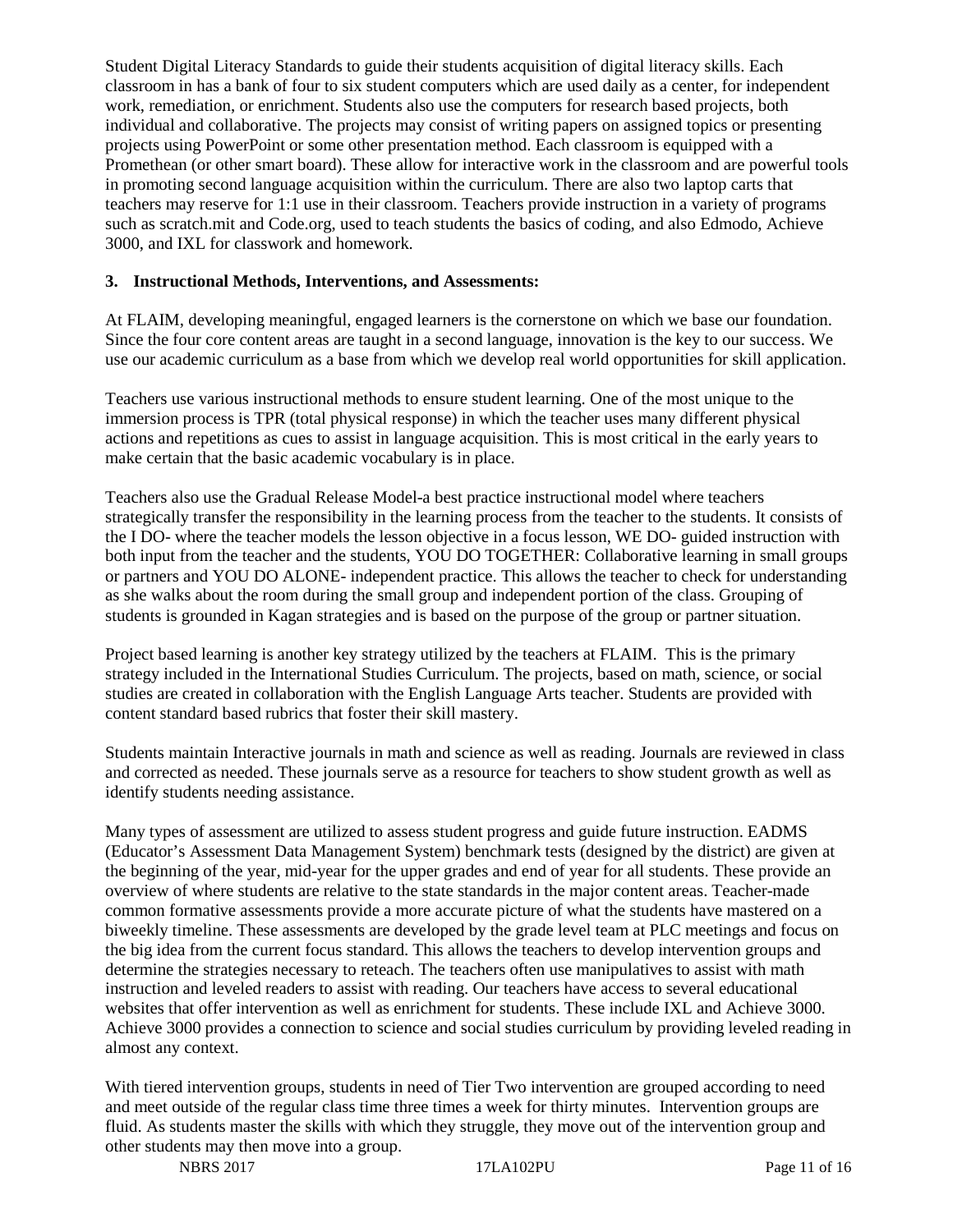Differentiated instruction is also an important practice for FLAIM teachers, An example of differentiation is seen in the Reading program. Analysis of students' EADMS test scores as well as other reading assessment scores allow the reading/ELA teachers to group students according to their reading level. One group may be reading using the basal while the other group is using a novel. In kindergarten through second grade, chapter books are utilized to read at a more challenging level. Novels are used in third through fifth grade. The immersion teachers also work with reading groups to develop reading comprehension skills and vocabulary in the immersion language. Immersion and ELA teachers work together to choose the skills and materials they will teach.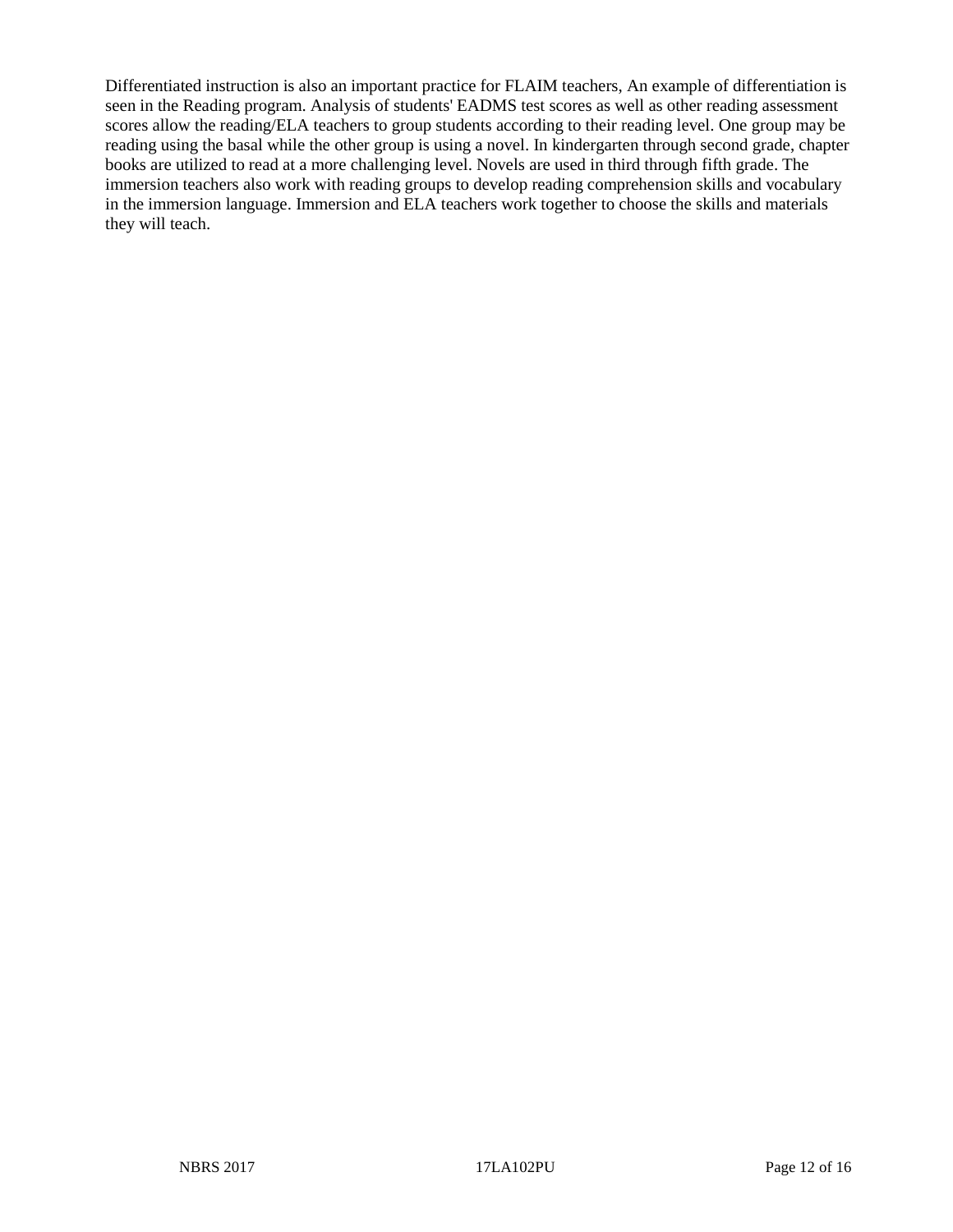# **1. School Climate/Culture:**

The climate and culture of FLAIM is one of support for all students. Within Baton Rouge FLAIM this occurs through ingenuity and active engagement. The instructional curriculum is a foundation from which real world opportunities for skill building develop. Students are engaged from the moment they arrive on the campus. Motion activities commence our day which helps our students to concentrate and focus. In the gym students exercise to music. Each morning during assembly, a student in the designated class for the month will read the "Thought of the Day" along with the menu and school announcements in the immersion language, all of our students will say the pledge, our PBIS school motto and sing a Patriotic song. These opportunities to lead the assembly assist in the character building of our students. Students are involved in project based learning throughout the year. In our International Studies Curriculum, students actively engage with projects blending art, music, research and presentation. In conjunction with this, our teachers use Interactive journals on a daily basis so students can record their learning, both in their ELA and Immersion classes. Students perform frequently outside of school at a variety of places throughout our city. Inside the classroom, teachers use "Go Noodle" during the day to get students up and moving. We have "Smart Choices" once a month to discuss healthy choices sponsored by the local university. Students engage in a challenging Accelerated Reader program throughout the year. The use of Achieve 3000 links Science and Social Studies to the reading program. Achieve 3000 builds confidence in students, through articles that are leveled for each individual. The school counselor provides character building lessons from Manners of the Heart. Teachers incorporate the strategies from these lessons to help students cope with things throughout the day. Students receive RTI in all subjects, so that they can be successful in school. Teachers work in a team environment at FLAIM. It is the key support for teachers. Each grade level team works together to plan their lessons and analyze data throughout the year.

Shared planning time is provided for collaborative planning (aligned with immersion best practices) between ELA, ancillary and immersion teachers which creates continuity by allowing reinforcement of concepts throughout the day across the curriculum. Co-literacy is a daily 30 minute block of time where ELA and immersion teachers work with small reading groups to reinforce literacy in English as well as the immersion language. Teachers feel empowered and supported by administration who provide opportunities for them to attend off site professional development, both presenting and redelivering what they have learned, and by listening to their ideas and incorporating them into the academic plan of the school. Administration allocates funds for materials that teachers request for their instruction. Teachers are honored for their achievements and recognized at faculty functions and celebrations held throughout the year. Teachers are encouraged to pursue leadership roles within the school and district, as well as, the many organizations to which the faculty belong. Several teachers serve on the boards of their professional organizations. Likewise, administration also pursues opportunities to continue learning and presenting at regional and national conferences. Because of the high level of value placed upon the faculty of FLAIM the school continues to retain its teaching staff with very little turn over.

#### **2. Engaging Families and Community:**

Baton Rouge FLAIM continues to build relationships within our school family and with our community. The school works diligently to provide open communication between the school, the families we serve, and the community. FLAIM provides an environment that encourages parents and teachers to work together improving the school campus and immersion program. Each year Open House allows parents and families to meet with teachers and other school faculty. This opportunity allots parents the chance to form relationship with the teachers ensuring success for every child.

The school hosts several events and activities throughout the school year, where not only our school family is welcomed but other members of the community are invited to attend. At Immersion Excursion, families participate in a scavenger hunt event where they work together to solve clues written in the immersion languages. Parents work with their child to decipher the clues. It serves as an enlightening way for families and community members to view firsthand the immersion students' unique perspective. This event takes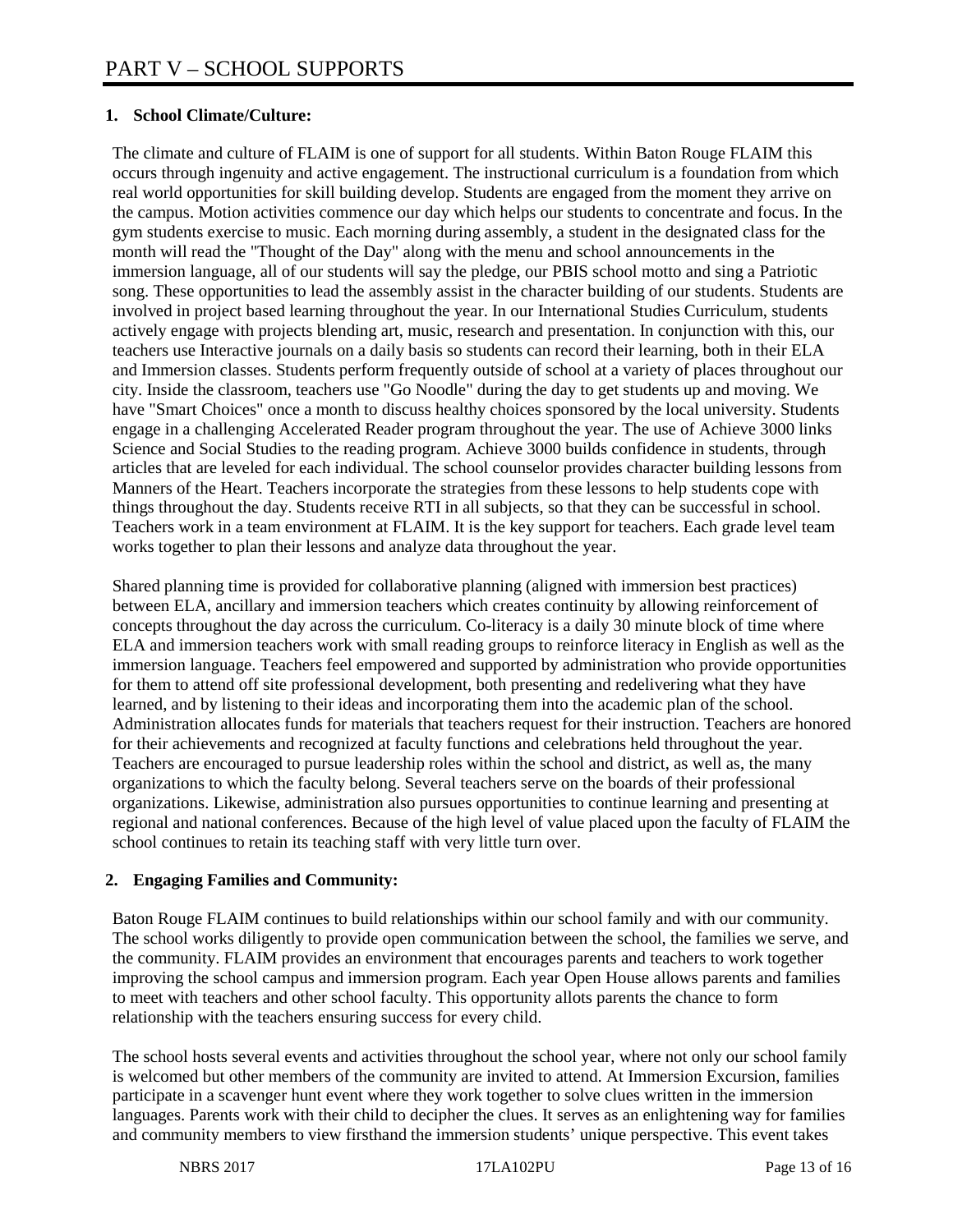place at the same time as the school book fair. Also, the holiday program is where students perform holiday songs in the immersion language that they are learning. Besides performing at school, the students also showcase their talents at Magnolia Mound annually. This event is open to the public, and is called "Creole Christmas". Parents are invited to our campus to participate in the Mardi Gras parades. Pre-K and Kindergarten students parade for the school throwing trinkets and beads to other students. Upper grade students have a design a float project where they create floats that represent the content they are studying in Social Studies. These students parade through classes showing others what they have learned in Social Studies.

FLAIM organizes an International Festival every April. This festival starts in the classroom at the beginning of the year when each class picks a country to study for the whole year. Students create different projects in the classroom and at home. These projects include, but are not limited to: travel brochures and magazines, atlases, 3D models, and actual published books, jewelry, landscape paintings, pottery, and postcards. In April, tables are created by students and teachers to represent their country. The finale is a two day festival that showcases students singing and dancing to represent the cultural impact their country has globally. Members of the community attend along with the families.

The Parent Teacher Organization has played a crucial role in forming a cohort of both educators and parents. The PTO meets at least once a month, providing a platform for improvements to take place within and outside the school. Last year they created an outdoor classroom space, repainted classrooms, and provided teachers with supplies and resources, moved and increased the school garden, and made improvements to the restroom facilities. They also host Muffins with Mom and Donuts with Dads. Both of these events have consistently high attendance which bring most of the families and students together.

# **3. Professional Development:**

At BR FLAIM, professional development (PD) is explicit, continuous, and connected to school initiativesfocusing on teaching and learning specific academic content and building strong work¬ing relationships among teachers which generates positive gains in student achievement. FLAIM's dedication to professional development has expanded the capacity of teachers and administrators to do their jobs more effectively.

PD directly relates to student achievement results and capacity growth of all teaching professionals. Baton Rouge FLAIM leadership supports and promotes the professional development of the entire faculty by planning PD activities that are research based and proven to foster student growth. Likewise, administration participates in a variety of professional learning experiences tailored to the professional growth of the administrators. The faculty regularly attend/present at district, state, and national conferences, as well as, building level professional workshops, and seminars. PD needs are based on immersion best practice, district/state initiatives, student data, and content knowledge building for new immersion teachers to master content at their grade level. PD activities are used by administrators, teachers, and other educators to improve our linguistic effectiveness, competence, skill, and professional knowledge in order to make a greater impact on student growth and learning. For several years, the school has experienced increases in iLEAP/LEAP scores, which is directly related to the professional development of the teachers.

Sharing pertinent information from professional development meetings through collaboration is vital to the success of our immersion program. Teachers and administrators meet every week for PLC meetings and once a month for cross-grade level/ vertical meetings. In these meetings, the teams analyze data and student work for instructional decisions, and reflect on instructional practices, develop instructional plans, and implement common strategies. Some of the professional development trainings that the faculty has participated in are Thinking Maps, Rigor and Relevance, Cultural Diversity and how it Relates to Curriculum, and Achieve3000, for literacy differentiation.

The district and school's professional development trainings align with academic standards and support student achievement and school improvement. Some of the professional development activities that FLAIM participates in include strategies for immersion teaching and learning, Meaningful Engaged Learning, analyzing data, classroom management, vocabulary development, Depth of Knowledge and Common Formative Assessments, explicit instruction, gradual release, immersion expectations, and reflective teaching.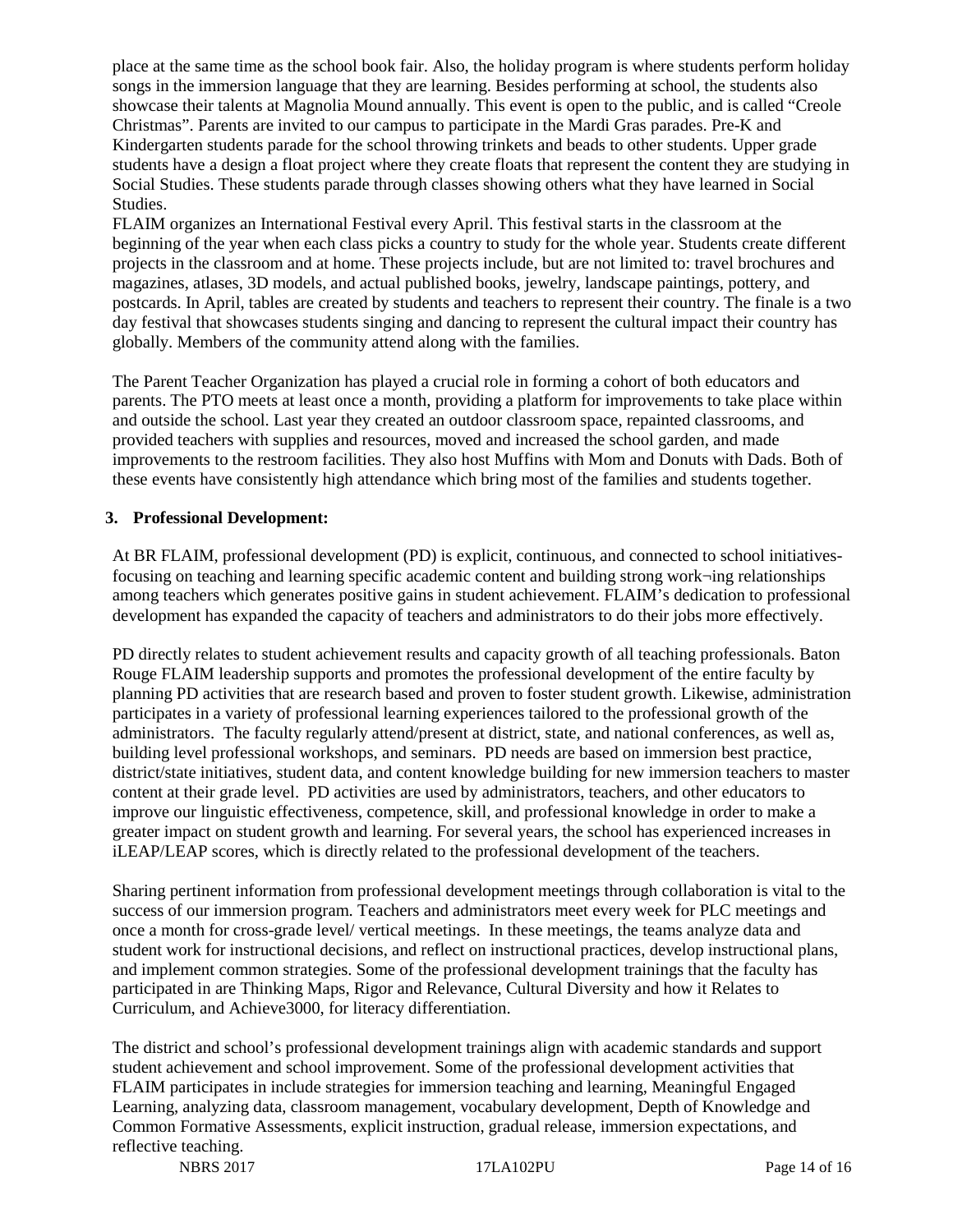#### **4. School Leadership:**

"One Team. One Mission" is the philosophy of the East Baton Rouge Parish School District. This is the foundation for the vision of the leadership team. The vision is for students to be culturally diverse, independent learners with skills for success in the global community and a tolerance and respect for our world. The philosophy is that all students can learn, and they can learn in all languages. The philosophy and the vision are the building blocks for Baton Rouge FLAIM. The leadership team is comprised of the principal, assistant principal, school counselor, and magnet site coordinator. Other members of the core leadership team are elected members of the faculty and members of the PTO board.

The administrative team, led by the principal of 20 years at the school, has buy-in into this philosophy from all members of the faculty and staff. Cohesiveness has been built by providing time for teachers to meet throughout the year in PLC's (Professional Learning Communities), peer observations, and the use of reflective teaching throughout our professional development. Teacher leaders emulate this philosophy in their approach to instruction and their investment in the growth of their fellow teachers proving that the philosophy permeates everything in and out of the classroom. The TILT (Teacher Instructional Leadership Team) meets with the administrative team monthly to discuss progress of PLC's, concerns, needs, and next steps.

Weekly PLC meetings are held that give teachers time to delve into data that has been gathered throughout the week. At these meetings instructional strategies for intervention are discussed, students are identified for acceleration and intervention, and instructional plans are shared. Cross grade level/vertical meetings are held once a month in all languages to ensure that we are meeting the language acquisition needs of our students. Immersion practices are discussed and projects are planned. The administrative team is in attendance for these meetings. Substitute teachers are provided so that teachers can attend offsite professional development pertinent to their needs throughout the year.

Working with the PTO board as active members of the core leadership team ensures that all stakeholders are working towards our common vision. The parents are very vocal and active within the school. Monthly meetings with board members and the administrative team ensure that school and home are connected. These parent volunteers are invaluable to our success.

Leadership throughout the school community, is what makes FLAIM such a successful school. The FLAIM philosophy is shared between home and at school. Everyone is working toward the same goal…student success. When one walks into Baton Rouge FLAIM, one knows that FLAIM is here for the students- teaching them to be forward thinkers who set goals with growth in mind. The students' continued success on state and district assessments are validation of commitment of FLAIM faculty day in and day out.